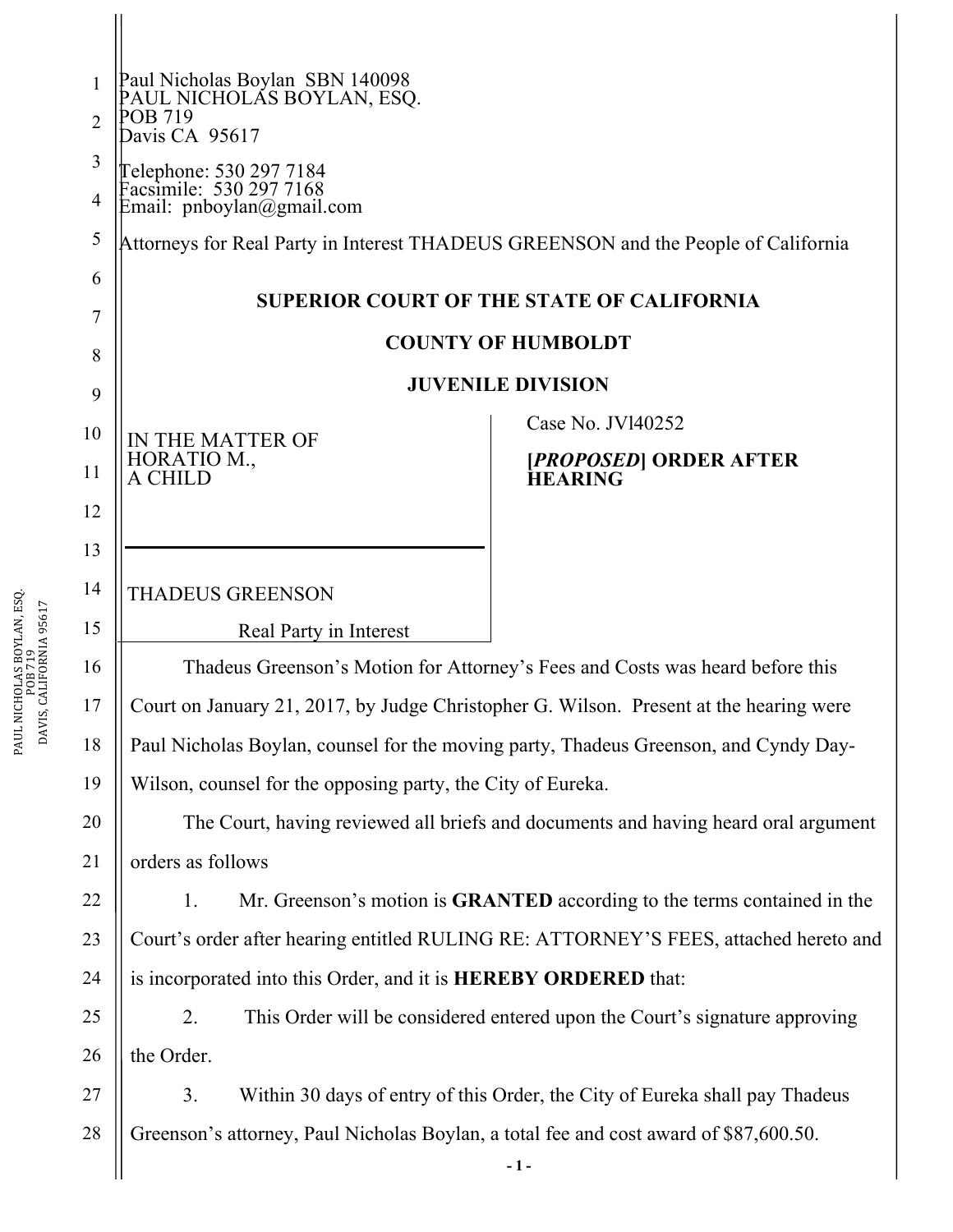|                                  | IN THE MATTER OF HORATIO M., A CHILD. | No. JV140252                                                                                        |
|----------------------------------|---------------------------------------|-----------------------------------------------------------------------------------------------------|
| $\mathbf{1}$                     |                                       |                                                                                                     |
| $\overline{2}$<br>$\mathfrak{Z}$ | Dated:                                | By: $\qquad \qquad$<br>The Honorable Christopher G. Wilson<br>Superior Court Judge, Humboldt County |
| $\overline{4}$                   |                                       |                                                                                                     |
| 5                                | Approved as to form:                  |                                                                                                     |
| 6                                |                                       |                                                                                                     |
| $\overline{7}$                   | Dated: __________, 2017               | FOR THE CITY OF EUREKA                                                                              |
| 8                                |                                       |                                                                                                     |
| 9                                |                                       |                                                                                                     |
| $10\,$                           |                                       | By:<br>Cyndy Day-Wilson                                                                             |
| 11                               |                                       |                                                                                                     |
| 12                               |                                       |                                                                                                     |
| 13                               |                                       |                                                                                                     |
| 14                               |                                       |                                                                                                     |
| 15                               |                                       |                                                                                                     |
| 16                               |                                       |                                                                                                     |
| $17\,$                           |                                       |                                                                                                     |
| $18\,$                           |                                       |                                                                                                     |
| 19                               |                                       |                                                                                                     |
| $20\,$                           |                                       |                                                                                                     |
| $21\,$                           |                                       |                                                                                                     |
| $22\,$                           |                                       |                                                                                                     |
| 23                               |                                       |                                                                                                     |
| 24<br>25                         |                                       |                                                                                                     |
| 26                               |                                       |                                                                                                     |
| $27\,$                           |                                       |                                                                                                     |
| 28                               |                                       |                                                                                                     |
|                                  |                                       | $\sim 2$ –                                                                                          |

PAUL NICHOLAS BOYLAN, ESQ. PAUL NICHOLAS BOYLAN, ESQ.<br>POB 719<br>DAVIS, CALIFORNIA 95617 DAVIS, CALIFORNIA 95617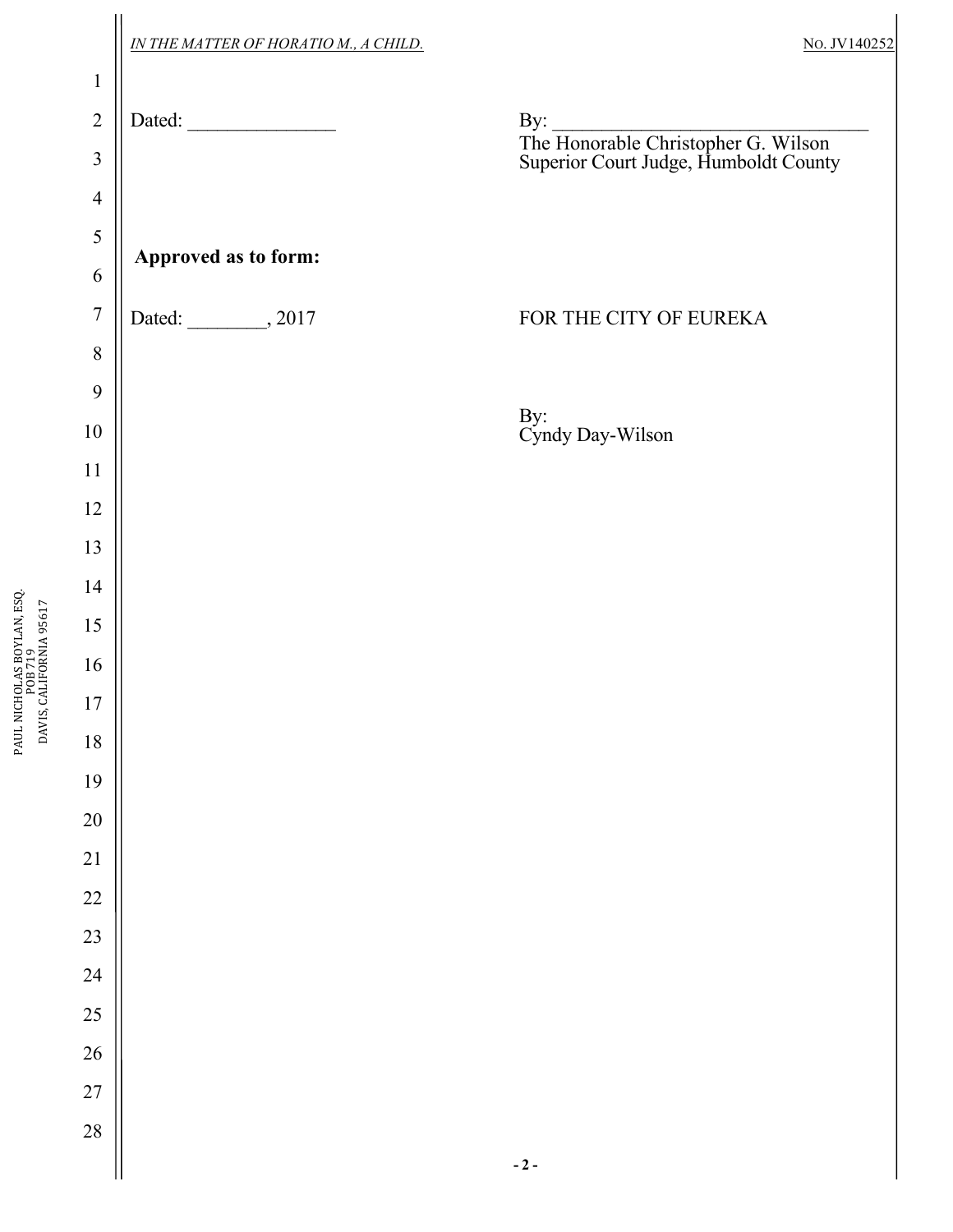| 1  | FILED<br>APR 1 4 2017 $\beta$ <sup>el</sup><br>SUPERIOR COURT OF CALIFORNIA                   |
|----|-----------------------------------------------------------------------------------------------|
| 2  | COUNTY OF HUMBOLDT                                                                            |
| 3  |                                                                                               |
| 4  |                                                                                               |
| 5  |                                                                                               |
| 6  |                                                                                               |
| 7  |                                                                                               |
| 8  | SUPERIOR COURT OF CALIFORNIA, COUNTY OF HUMBOLDT                                              |
| 9  |                                                                                               |
| 10 | <b>CASE NO. JV140252</b><br>IN THE MATTER OF:                                                 |
| 11 | <b>RULING RE: ATTORNEY'S FEES</b>                                                             |
| 12 | <b>HORATIO M.</b>                                                                             |
| 13 |                                                                                               |
| 14 |                                                                                               |
| 15 | This matter came before the Court for determination of attorney's fees and costs              |
| 16 | on appeal after petitioner Thadeus Greenson's successful appeal of this Court's ruling        |
| 17 | granting him access to video recording of the arrest of the minor herein. The appeal          |
| 18 | resulted in a published opinion, and the First District determined that fees and costs        |
| 19 | should be awarded for Mr. Greenson's efforts on appeal.                                       |
| 20 | Initially the parties have debated the evidence this court should consider in                 |
| 21 | determining fees. To that extent, this court will grant the request for judicial notice filed |
| 22 | by Mr. Boylan on November 29, 2016, and the City's request filed January 9, 2017. As          |
| 23 | for the evidentiary objections by the City as to Mr. Greenson's declaration, the Court        |
| 24 | rules as follows:                                                                             |
| 25 | ///                                                                                           |
|    | N:\ JV140252\sce<br>- 1 -<br><b>RULING</b>                                                    |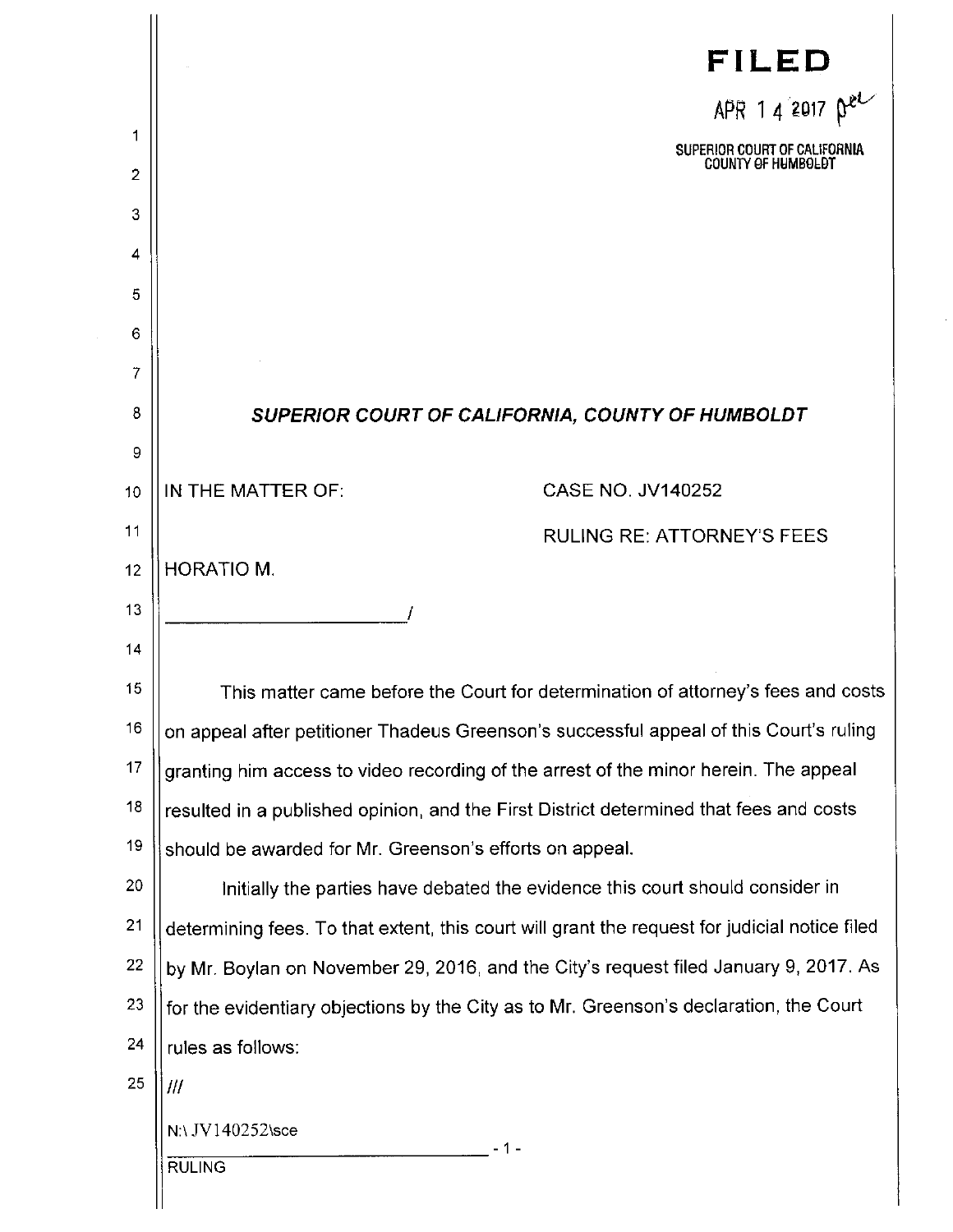- Objection #1 sustained. 1
- Objection #2 sustained.  $\overline{2}$
- Objection #3 sustained. 3
- Objection #4 overruled.  $\overline{4}$
- Objection #5 sustained as to the last two sentences, otherwise overruled. 5
- 6 Objection #6 - sustained.
- Objection #7 sustained.  $\overline{7}$
- Objection #8 sustained. 8
- Objection #9 sustained. 9
- 10 Objection #10 - sustained.
- $11$ Objection #11 - sustained.
- Objection #12 sustained.  $12$
- Objection #13 sustained.  $13$
- $14$ Objection #14 - overruled.
- Objection #15 overruled. 15
- Objection #16 overruled.  $16$
- Objection #17 overruled.  $17$
- In this matter, Mr. Greenson, a local journalist, sought release of a City of Eureka  $18<sup>1</sup>$ 19 Police Department video depicting the arrest of a juvenile. The arresting officer was accused of using excessive force, which resulted in an internal affairs investigation and 20 a criminal complaint (which was ultimately dismissed) against the arresting officer.  $21$ 22 Mr. Greenson published an article regarding the incident and resulting proceedings and sought to obtain the video itself. The County of Humboldt, on behalf of the Probation 23 Department, in possession of the video as a juvenile court record, and the City of 24 Eureka refused to release the video. 25
	- N:\ JV140252\sce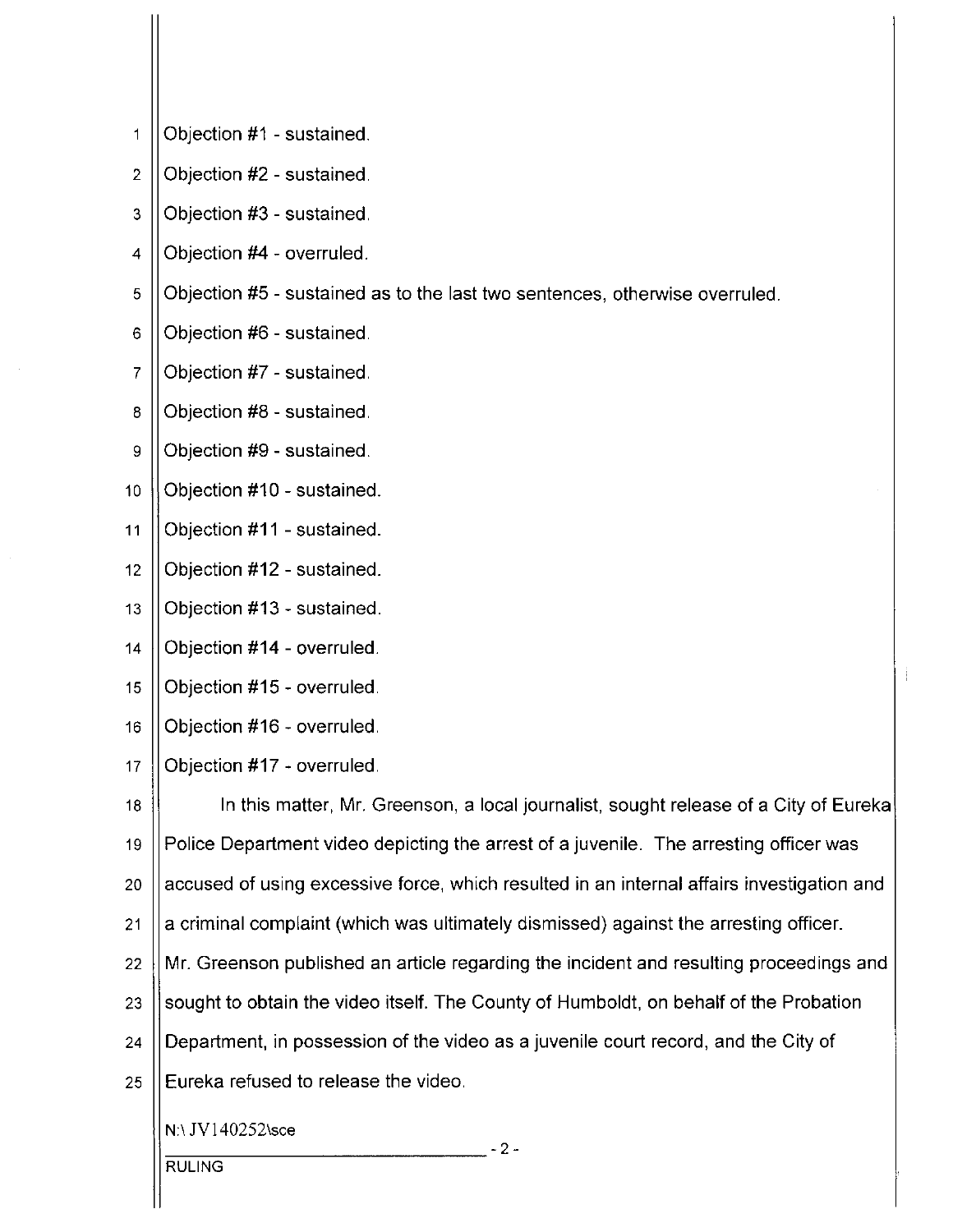Mr. Greenson then filed a petition in juvenile court pursuant to Welfare and Institutions  $\mathbf{1}$ Code section 827 to obtain a copy of the video. In response, the City of Eureka  $\overline{2}$ asserted, among other things, that the video was protected from discovery under the 3 Pitchess rule for discovery of police personnel files. After this court ordered a portion of 4 the requested videos released, the City appealed, but only on the Pitchess issue. City 5 6 of Eureka v. Superior Court of Humboldt County (Greenson) (2016) 1 Cal.App.5th 755, 765. After the Court of Appeal held in favor of Mr. Greenson and ordered its opinion  $\overline{7}$ published, the City sought depublication of the decision, which was ultimately denied. 8 Mr. Greenson retained attorney Paul Boylan to represent him on appeal and post 9 appeal proceedings. Before the Court is his request for fees as ordered by the Court of  $10$  $11$ Appeals.

Mr. Boylan claims he is entitled to fees either under the Public Records Act or  $12<sup>2</sup>$ 13 under the Private Attorney General Act (PAGA). The wording of the Public Records Act  $14$ is clear: It allows recovery of attorney's fees for successful claims under the PRA: "The court shall award costs and reasonable attorney fees to the plaintiff should the plaintiff 15 prevail in litigation filed pursuant to this section." Govt Code section 6259(d). 16 Greenson's request for the video was not brought under the PRA, but as a petition  $17$ 18 under Welfare and Institutions Code section 827 (release of juvenile records). Mr. Boylan contends that this case was the functional equivalent of a PRA case. 19 Though there are similarities in that Mr. Greenson sought the release of government 20 records, there is no case authority cited that supports the proposition that PRA fees can 21 be awarded in a case not brought directly under the PRA. 22  $III$ 23  $III$ 24

 $-3-$ 

 $III$ 25

N:\ JV140252\sce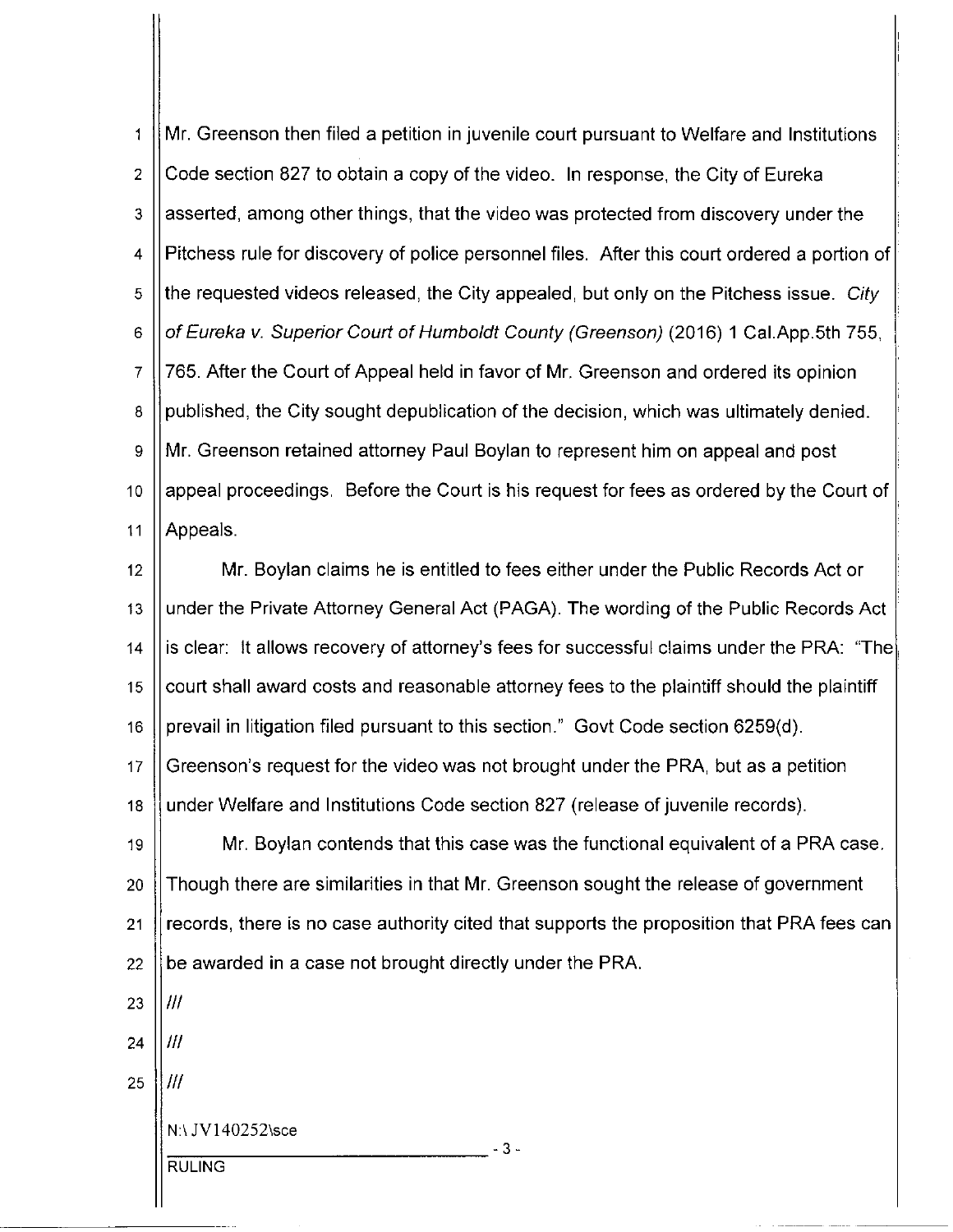| 1                   | Under the Private Attorney General Act (Code of Civil Procedure section 1021.5),                                                                                                                               |  |
|---------------------|----------------------------------------------------------------------------------------------------------------------------------------------------------------------------------------------------------------|--|
| $\overline{2}$      | a party can recover attorney's fees when:                                                                                                                                                                      |  |
| 3                   | (1) plaintiff's action "resulted in the enforcement of an important right                                                                                                                                      |  |
| 4<br>5              | affecting the public interest."<br>(2) "a significant benefit, whether pecuniary or non-pecuniary, has<br>been conferred on the general public or a large class of persons"                                    |  |
| 6                   | and<br>(3) "the necessity and financial burden of private enforcement are                                                                                                                                      |  |
| $\overline{7}$<br>8 | such as to make the award appropriate."<br>CCP section 1021.5; Community Youth Athletic Center v. City of<br>National City (2013) 220 Cal App 4 <sup>th</sup> 1385, 1447-48 (discussing both<br>PAGA and PRA). |  |
| 9                   | As Mr. Greenson points out, the value of obtaining release of the video impacts                                                                                                                                |  |
| 10                  | "whether these public institutions can be trusted to act in the public interest." Greenson                                                                                                                     |  |
| 11                  | Decl. Par. 8. Further, according to Mr. Greenson:                                                                                                                                                              |  |
| 12                  | "Mr. Boylan's work resulted in a published opinion binding on all California                                                                                                                                   |  |
| 13                  | superior courts and upon all law enforcement agencies. Due to the appellate service                                                                                                                            |  |
| 14                  | Mr. Boylan provided to me, the City - and all other California Cities, Counties and                                                                                                                            |  |
| 15                  | District Attorneys are prevented from injuring the public in this manner again." Greensoh                                                                                                                      |  |
| 16                  | Decl. Par. 17 (12/14/2016).                                                                                                                                                                                    |  |
| 17                  | Obtaining the video might have provided Mr. Greenson some private benefit -                                                                                                                                    |  |
| 18                  | obtaining more readers and thereby more subscriptions (although the NorthCoast                                                                                                                                 |  |
| 19                  | Journal is available for free) or advertising revenue, for example. However, the public                                                                                                                        |  |
| 20                  | significantly benefits by being able to obtain police video of an arrest, especially where                                                                                                                     |  |
| 21                  | there are suspicions or allegations of excessive force.                                                                                                                                                        |  |
| 22                  | An award on the "private attorney general" theory is appropriate when the cost of                                                                                                                              |  |
| 23                  | the claimant's legal victory transcends his personal interest, that is, when the necessity                                                                                                                     |  |
| 24                  | for pursuing the lawsuit placed a burden on the plaintiff "out of proportion to his                                                                                                                            |  |
| 25                  | individual stake in the matter." In re Conservatorship of Whitley (2010) 50 Cal.4th 1206,                                                                                                                      |  |
|                     | N:\ JV140252\sce<br>-4-<br><b>RULING</b>                                                                                                                                                                       |  |

 $\hat{\mathcal{L}}$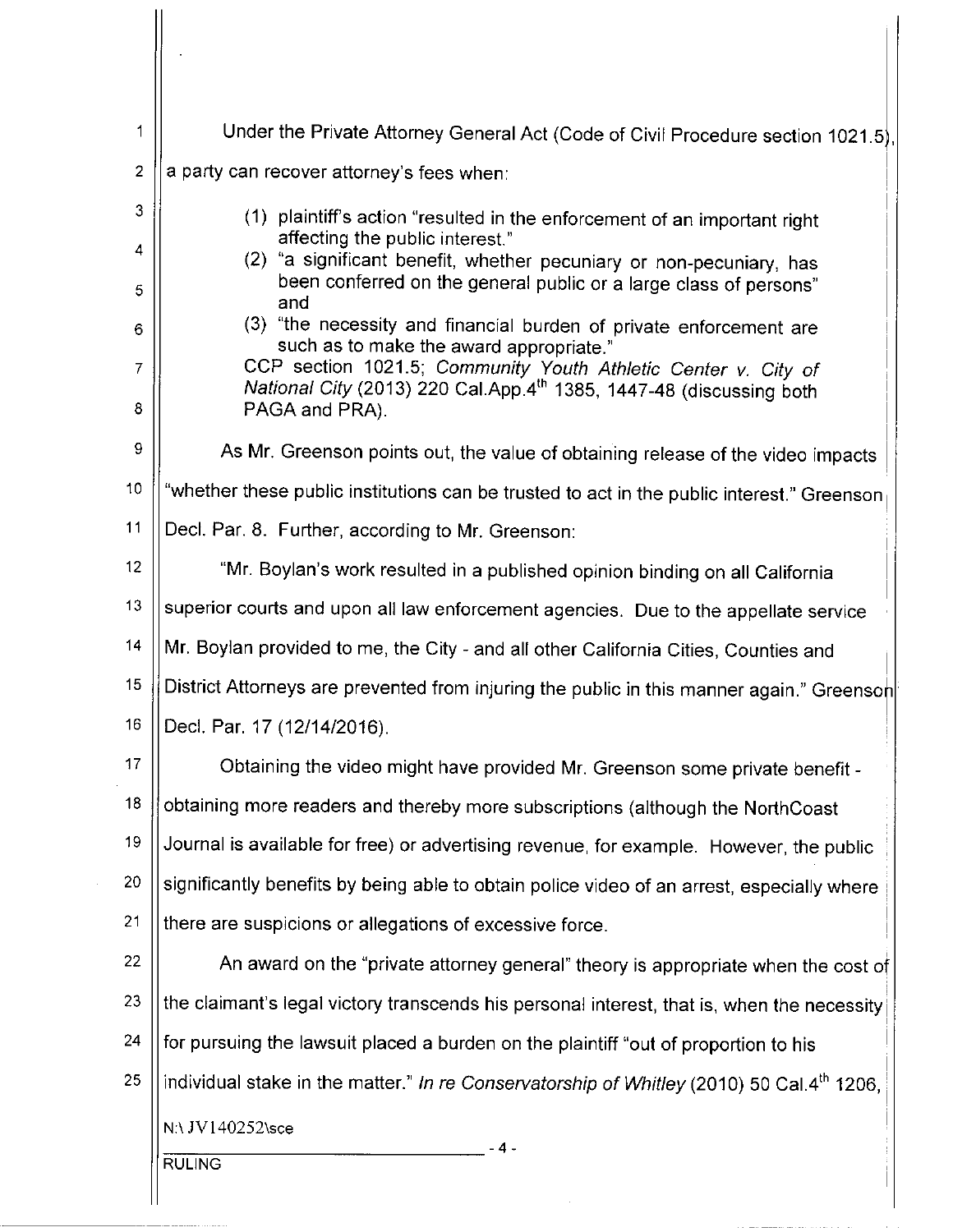1215; and see Press v. Lucky Stores, Inc. (1983) 34 Cal.3d 311 (fee award proper even  $\overline{1}$  $\overline{2}$ though action enforced existing rights and was not landmark case, where underlying litigation clarified application of existing law, affected large class of persons, and general 3 public benefited from enforcement of fundamental constitutional rights). The financial 4 burden of private enforcement is reflected here in the fees charged by a private attorney 5 to defend against the City's appeal (though Mr. Greenson was able to find 6  $\overline{7}$ representation on a contingent fee application basis). The Court finds that Mr. Boylan 8 has established a right to recover fees for his appellate work from the City of Eureka  $\mathbf{S}$ under the PAGA, CCP section 1021.5.

10 In awarding statutorily based attorneys fees, the Court is to calculate the total 11 amount of fees by multiplying the reasonable number of hours times a reasonable  $12$ hourly rate, and then decide whether to adjust that amount up or down by applying a  $13$ multiplier. Ketchum v. Moses (2001) 24 Cal.4th 1122, 1138; Press v. Lucky Stores, Inc. (1983) 34 Cal.3d 311, 322 ('Ultimately, the trial judge has discretion to determine the  $14$ 15 value of professional services rendered in his or her court. However, since the determination of the lodestar figure is so fundamental to calculating the amount of the 16  $17$ award, the exercise of that discretion must be based on the lodestar adjustment 18 method") (internal quotation marks omitted).

19 Mr. Boylan requests an hourly rate of \$650.00, contending that it is a reasonable 20 rate (if not low) for appellate work in the First District Court of Appeal, and it is a 21 reasonable rate for an attorney with his appellate experience. The City contends that a 22 reasonable rate is that which the attorneys for the City charge: \$175.00 per hour for 23 outside counsel and \$300.00 per hour for the City Attorney. Mr. Boylan has been 24 awarded fees in another case in this Court at \$400.00 per hour (though that case did

 $-5-$ 

25

N:\ JV140252\sce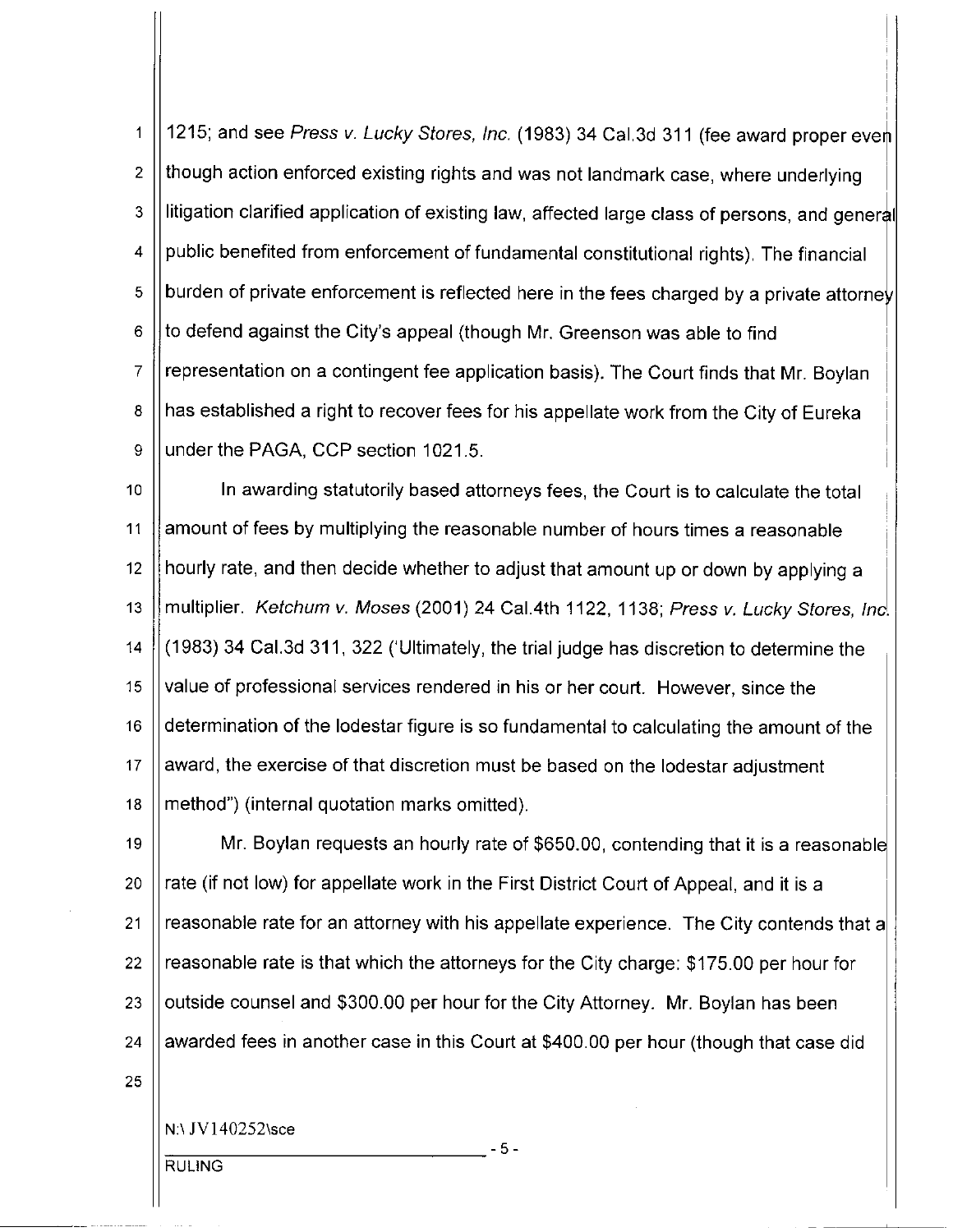not involve appellate work (Titus v. Humboldt County Fair, Humboldt County Superior  $\mathbf 1$  $\overline{2}$ Court Case number CV150271.

Though Mr. Boylan appears to have extensive experience in Public Record Act 3 cases, as well as in other matters involving public agencies, he apparently is not  $\overline{\mathbf{4}}$ certified by the State Bar as an appellate specialist. Further, as the City points out, 5 6 many of the hourly rates presented by Mr. Boylan as comparable are from firms based  $\overline{7}$ in the San Francisco area, which have significantly higher overhead than attorneys practicing in the more rural parts of the First District Court of Appeal. 8

 $\Omega$ The City contends that Mr. Greenspan could have found attorneys in Humboldt County who could have handled the appeal at a much lower hourly rate. In response, 10 11 Mr. Greenson states that the Humboldt County attorneys who were qualified to handle  $12$ this type of case were not available. Greenson Decl. Par. 2-5 (12/14/2016).

 $13<sup>°</sup>$ On balance, \$650 per hour seems high for the type of work Mr. Boylan performed, but it is probably not unconscionable or an abuse of discretion to award fees  $14$ 15 at that hourly rate. Press v. Lucky Stores, Inc. supra, 34 Cal.3d at 322 ("Ultimately, the  $16$ trial judge has discretion to determine 'the value of professional services rendered in his  $17$ (or her) court....""). There are attorneys in Humboldt County who charge \$650 per hour 18 for specialized work (such as elder abuse claims), though those attorneys are 19 recognized as specialists in their particular fields, whereas Mr. Boylan does not offer evidence of such recognition or accolades for his appellate work. In light of the rate 20  $21$ granted Mr. Boylan in the other fee application in Humboldt County, his lack of 22 certification as an appellate specialist, and the rates charged by other attorneys 23 representing the City, the Court determines that appropriate rate of compensation in this matter to be \$500.00 per hour. 24

 $-6-$ 

25  $III$ 

N:\ JV140252\sce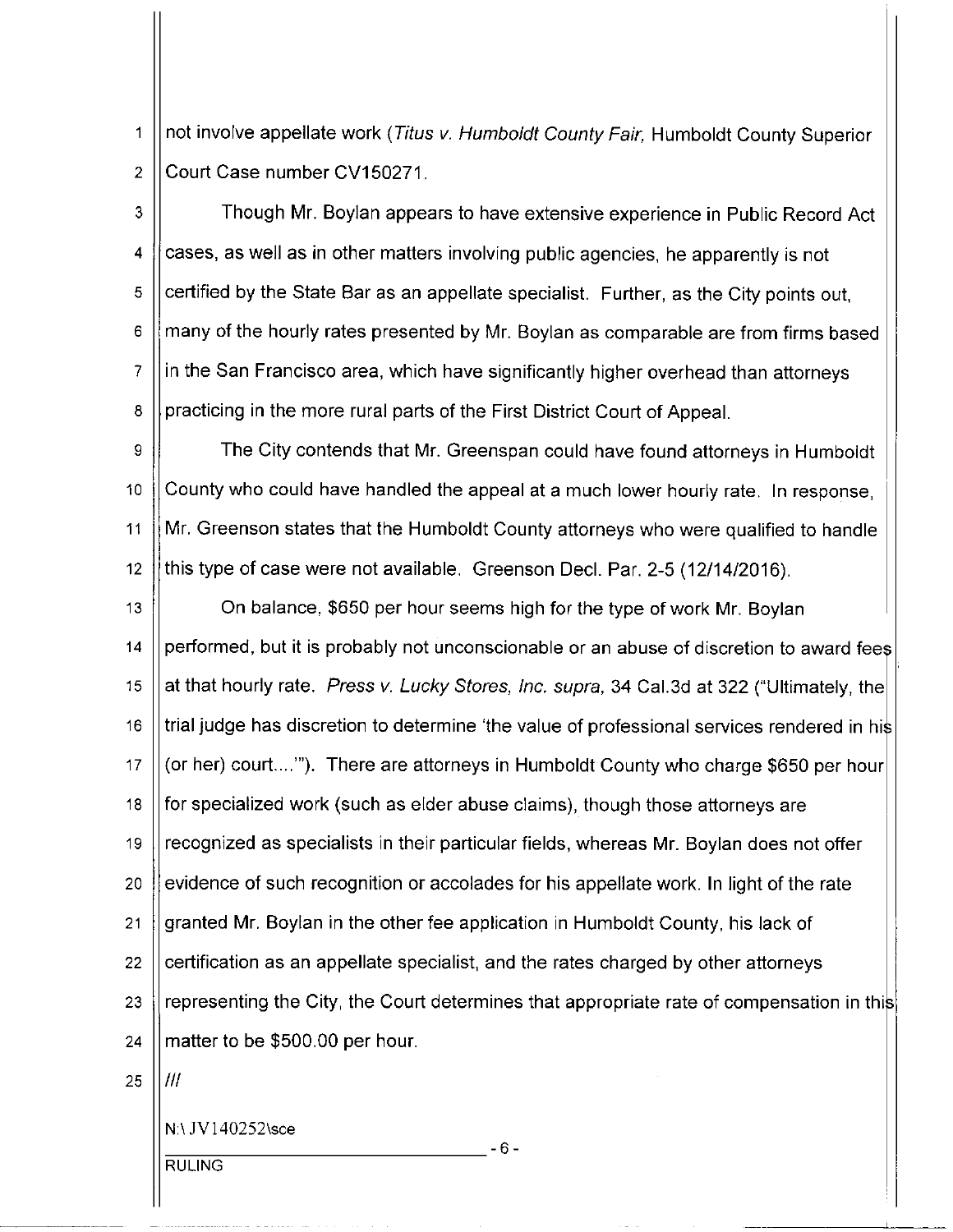The second leg of the lodestar calculation is reasonable hours worked. Overall,  $\mathbf 1$  $\overline{2}$ Mr. Boylan claims 125.3 hours of attorney time in handling the appeal (which translates 3 to over three weeks of full time work). Those hours include time spent addressing procedural issues, researching and drafting Mr. Greenson's opening brief, preparing for 4 oral argument and resisting the City's efforts to depublish the case. (Mr. Boylan claims) 5 6 an additional 84.3 hours for preparing his fee application, discussed *infra*).

 $\overline{7}$ The City raises a number of objections to the time claimed by Mr. Boylan. First, Mr. Boylan's time records have numerous entries for one-tenth of an hour, many on the 8 same day and often for tasks that could probably have been completed in less than six 9 10 minutes. Though billing time in one-tenth of an hour segments seems to be an  $11$ acceptable practice (compared to billing in quarter-time segments), the manner in which  $12$ Mr. Boylan employs it resembles a fixed fee for a particular task, instead of actual time  $13$ worked. For example, the billing records are replete with Mr. Boylan charging one-tenth of an hour for reading an email, and then another one-tenth of an hour to respond to 14 each email. 15

16 Even at the reduced rate of \$500 per hour, each one-tenth of an hour segment represents a fee of \$50, or \$8.33 per minute. If reading an email actually took two  $17$ 18 minutes, the fee would be \$16.67; by billing in one-tenth segments, the attorney collects 19 an extra \$33.33. Or, if reading and then responding to an email took four minutes, the actual time charged should be \$33.32, but under Mr. Boylan's methodology, the client 20 21 would be billed for .2 of an hour or \$100 for an extra fee of \$66.68. However, the courts 22 have not rejected claims for fees that are billed in one-tenth of an hour segments, unlike fee claims billed in one-quarter hour segments or that are "block billed". See eg. Welch 23 v. Metropolitan Life Ins. Co. (9<sup>th</sup> Cir. 2007) 480 F. 3d 942, 949, and In re Tom Carter 24 Enterprises, Inc. (Bankr. C.D. Cal. 1985) 55 B.R. 548, 549. According to the City, there 25 N:\ JV140252\sce  $-7 -$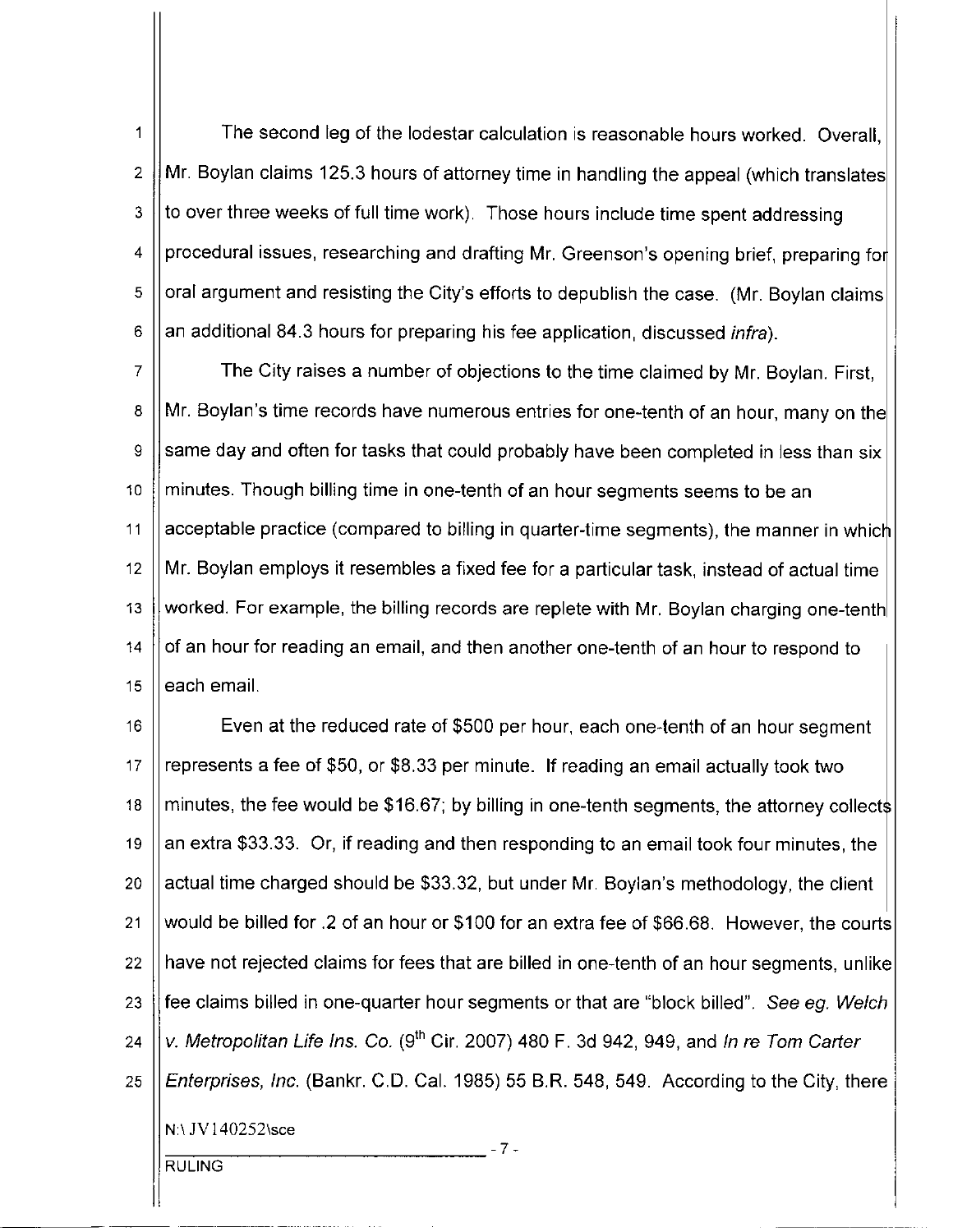are 14.9 hours of time that was billed separately in one-tenth hour segments. The City  $\mathbf{1}$ suggests cutting those time entries in half, for a reduction of 7.5 hours pre-remittitur. I  $\overline{2}$ agree. The City also contends that another .2 of an hour of time was spent to file an 3 amicus letter (on behalf of CPNA) and 1.7 hours in addressing procedural issues  $\overline{4}$ involving Humboldt County and not the City. The Court will grant both reductions. 5

The City also argues that the time charged for preparing the respondent's brief 6 and oral argument were too high, based on the length of the appellate brief and what  $\overline{7}$ the City contends is duplicative research. However, the City does not offer evidence 8 that the work was duplicative, whereas Mr. Boylan expressly states that it was not. 9 Further, even a short appellate brief may require a lot of time to plan, research, draft, 10  $11$ and redraft.

The City cites to Government Code section 38773.5 for the proposition that a  $12$ prevailing party in an action against the City cannot recover more in fees than what the  $13$ City incurred, Suppl.Decl. of Cyndy Day-Wilson Par. 16. However, that section is  $14$ expressly limited to ordinances for abatement of a nuisance, and has no application to 15 this action. On the other hand, if Mr. Boylan's special knowledge in this area justifies his 16 requested rate of \$650 per hour, one would expect that it would take him less time to  $17$ research and brief the issues compared to an attorney who does not possess such 18 19 specialized knowledge.

Based upon the foregoing, the Court will award to Mr. Boylan 115.9 hours at 20 \$500.00 per hour for a total pre-fee application lodestar of \$57,950.00.  $21$ 

The final step in the lodestar calculation is applying a multiplier, if appropriate. 22 The Court is not required to apply a fee enhancement to the basic lodestar figure, 23 although it retains discretion to do so in the appropriate case. Ketchum v. Moses (2001) 24 24 Cal.4th 1122, 1138. A multiplier can be used to account for a number of different 25 N:\ JV140252\sce  $-8-$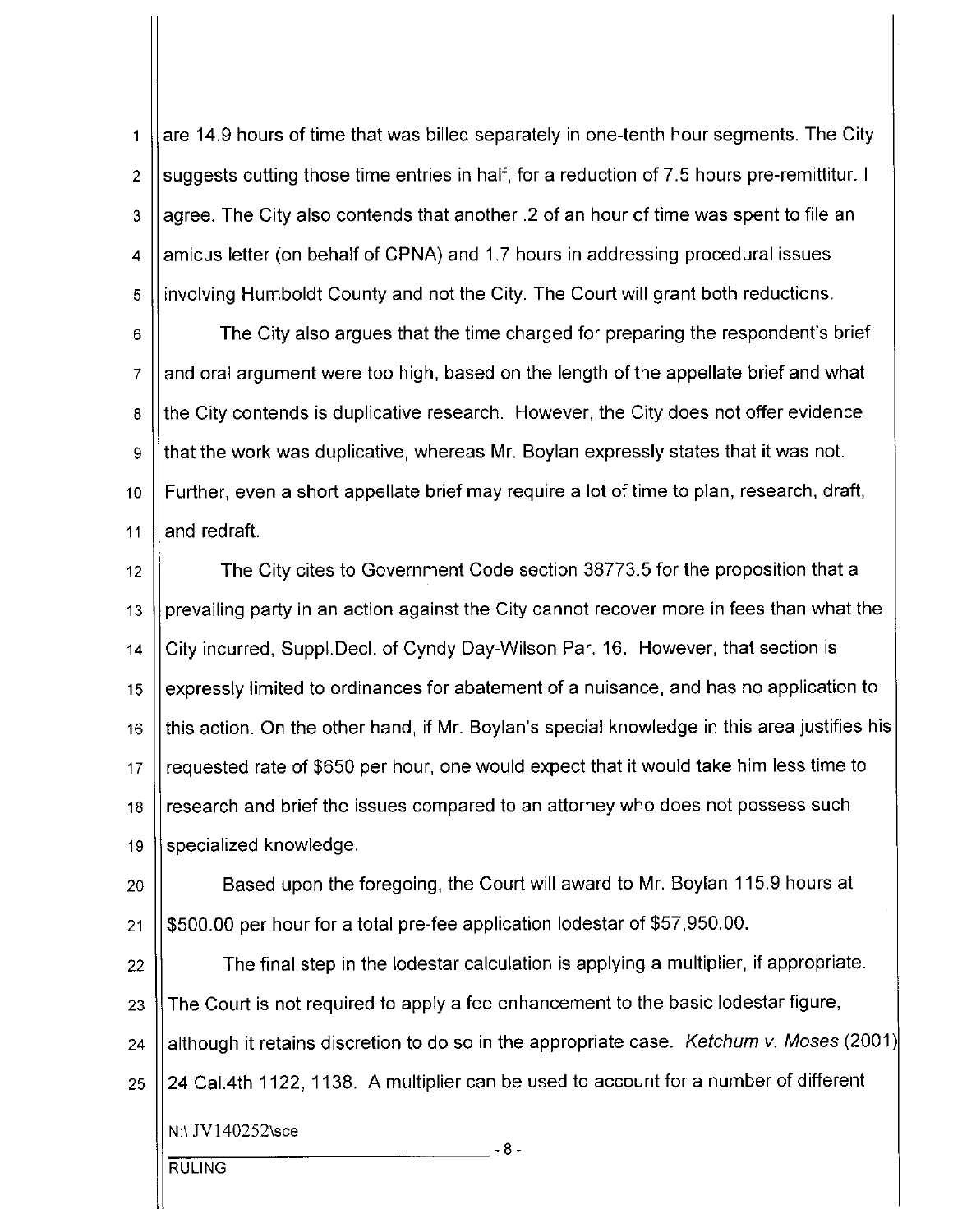factors including: 1) the time spent and the reasonable hourly compensation of each 1 attorney involved in the presentation; 2) the novelty and difficulty of the questions  $\overline{2}$ involved, and the skill displayed in presenting them; 3) the extent to which the nature of 3 the litigation precluded other employment by the attorneys; 4) the contingent nature of  $\overline{4}$ the fee award, both from the point of view of eventual victory on the merits and the point 5 of view of establishing eligibility for an award; 5) the fact that an award against the City 6 would ultimately fall upon the taxpayers; 6) the fact that the attorneys here did not  $\overline{7}$ receive public and charitable funding for the purpose of bringing lawsuits of the 8 character here involved; 7) the fact that the award would inure to the benefit of the 9 attorneys involved; and 8) any other relevant factors work on unusually difficult matters  $10$ or to adjust for contingency risk. Lucchesi v. City of San Jose 91980 104 Cal. App. 3d  $11$ 323, 336.  $12<sup>2</sup>$ 

Mr. Boylan requests a multiplier of 1.5 (or an additional .5) to account for the risk  $13$ of not being paid. The City argues that the lodestar should be reduced by half (a  $14$ "negative multiplier"), because the court of appeal did not cite any cases that Mr. Boylan| 15 cited in his brief, and Mr. Boylan argued for the wrong standard of review. 16

Though the fact that a public entity will be paying a fee award is a factor to  $17$ consider in deciding on a fee enhancement multiplier Lucchesi, supra, at least one court 18 has held that it would be improper to reduce a lodestar calculation solely because the 19 award will have to be paid by taxpayers: 20

"Allowing properly documented attorneys' fees to be cut simply because a losing 21 party is a governmental entity would defeat the purpose of the private attorney general 22 doctrine codified in Code of Civil Procedure section 1021.5 and would also incentivize 23 Ш. 24

- 9 -

Ш 25

N:\ JV140252\sce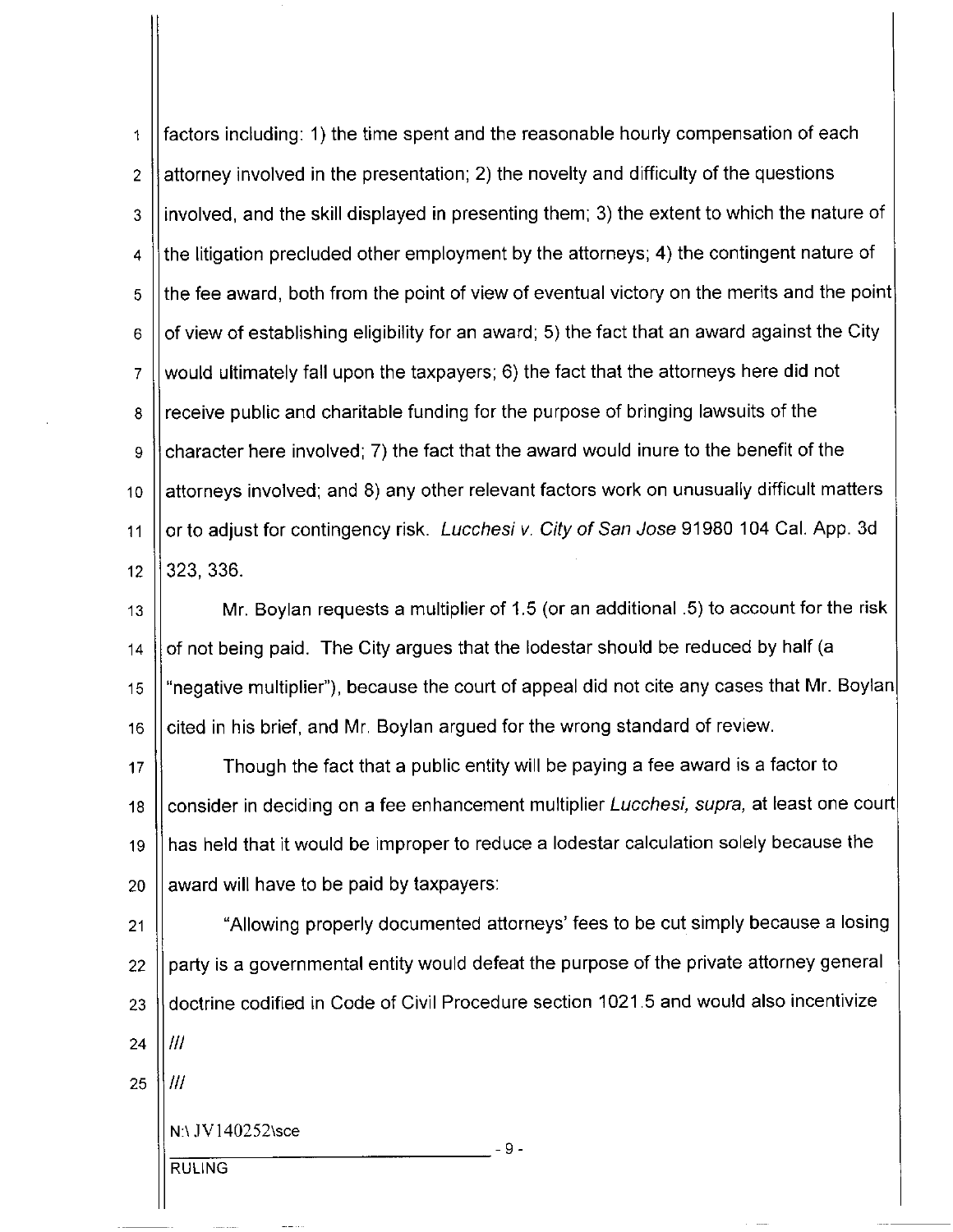governmental entities to negligently or deliberately run up a claimant's attorneys' fees,  $\mathbf{1}$ without any concern for consequences."  $\overline{2}$ 

Rogel v. Lynwood Redevelopment Agency (2011) 194 Cal.App.4th 1319, 1332 3

A multiplier of 1.25 in recognition of a contingency fee arrangement was affirmed 4 in Bernardi v. County of Monterey (2008) 167 Cal.App.4th 1379, 1399. A lower multiplier 5 can also be justified based on the relatively high hourly rate and the large number of 6 hours billed. In this matter, the Court will use a multiplier of 1.25 to account for the risk  $\overline{7}$ that Mr. Boylan would not be paid at all had the Court of Appeal ruled against 8 Mr. Greenson. 9

Mr. Boylan also claims 84.3 hours for work on the fee application. Awarding fees  $10$ for preparing a fee application under PAGA has been expressly approved by California  $11$ courts. Serrano v. Unruh (1982) 32 Cal.3d 621, 635 (noting that, "Prevailing parties are  $12$ compensated for hours reasonably spent on fee-related issues. A fee request that  $13$ appears unreasonably inflated is a special circumstance permitting the trial court to  $14$ reduce the award or deny one altogether.") 15

The hours claimed by Mr. Boylan for working on the fee application seem 16 unreasonably high—more than two weeks full-time work, which is more than half the 17 time he spent on the appeal itself. As the City points out, the hourly rate comparables 18 used in Mr. Boylan's fee application are a compilation of declarations used in other 19 matters. See eg., Pearl Declaration (Ex. 4 to Boylan Decl.), which is a copy of a 20 document filed in Alameda County Superior Court in 2014. Assembling those 21 declarations may have taken some clerical time, but should not have taken much 22 23 attorney time.

The City also objects to the "fee on fee" application on the grounds that 24 Mr. Boylan never pursued an informal resolution of his fee claim with the City. Though 25 N:\ JV140252\sce  $-10-$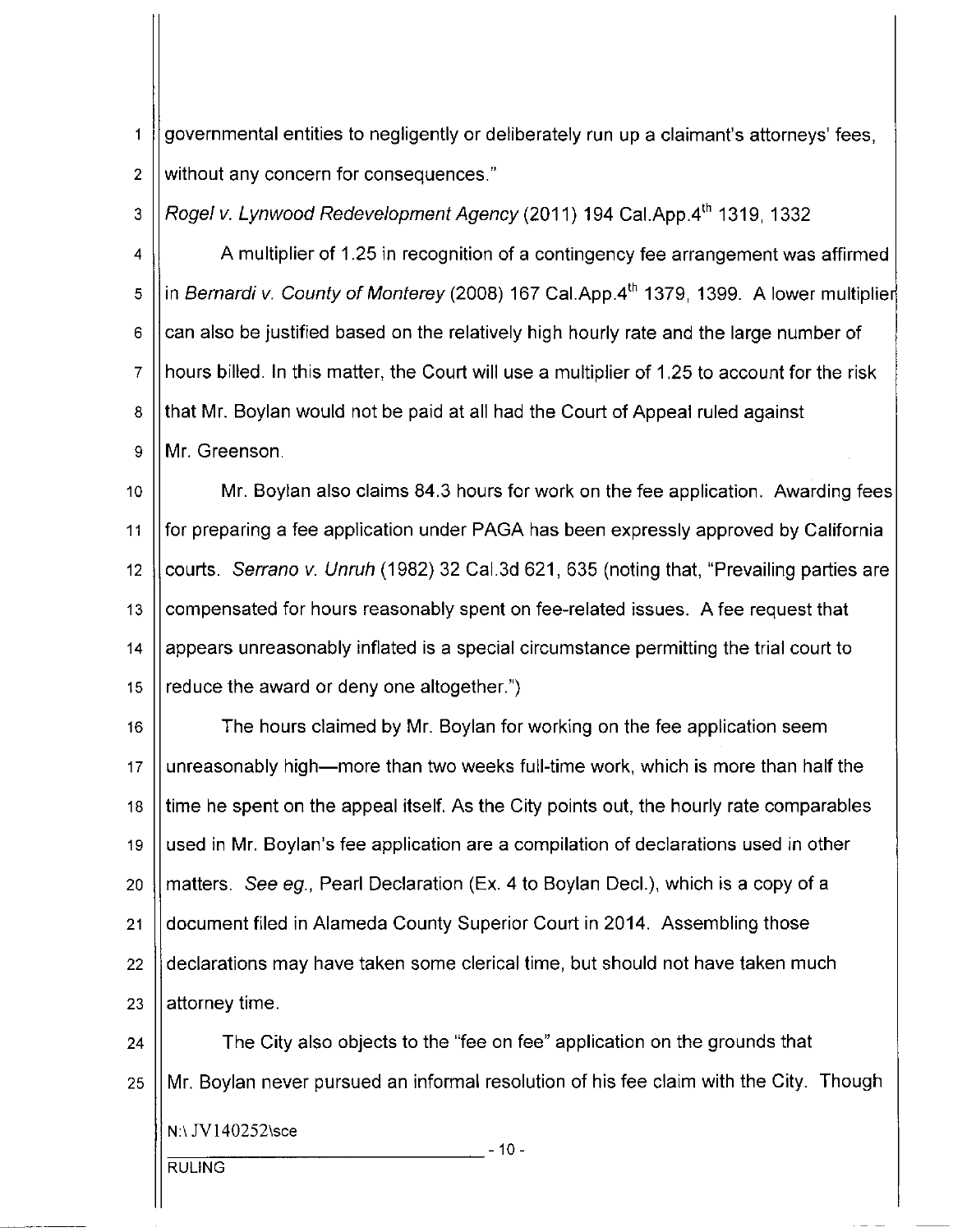there is some dispute as to whether there were any meaningful discussions between  $\blacktriangleleft$ the parties, it appears that there were at least some preliminary discussions which were  $\overline{2}$ not pursued. Further, the City does not cite any authority for the proposition that a party 3 must first discuss fees with a public entity prior to filing a fee application. Based upon  $\overline{4}$ 5 the foregoing, the Court will reduce the hours attributed for the fee application to 30 hours at the rate of \$500 per hour. This results in a fee award of \$15,000.00 for the 6  $\overline{7}$ preparation of the fee application.

8 In conclusion, the Court orders pre-fee hours of 115.9 at \$500.00 per hour for a total of \$57,950. A multiplier of 1.25 is applied for a total pre fee award of \$72,437.50. 9 To this is added \$15,000.00 for the fee application hours and then \$163 in costs for a  $10$ total fee and cost award of \$87,600.50. Mr. Boylan is to prepare an Order After Hearing  $11$ consistent with the Court's ruling herein, approved as to form by the City.  $12$ 

 $13<sup>°</sup>$  $14$ Dated: April 14, 2017

15

16

17

18

19

20

 $21$ 

22

23

24

25

CHRISTOPHER G. WILSON

Christopher G. Wilson, Judge of the Superior Court

N:\ JV140252\sce **RULING** 

- 11 -